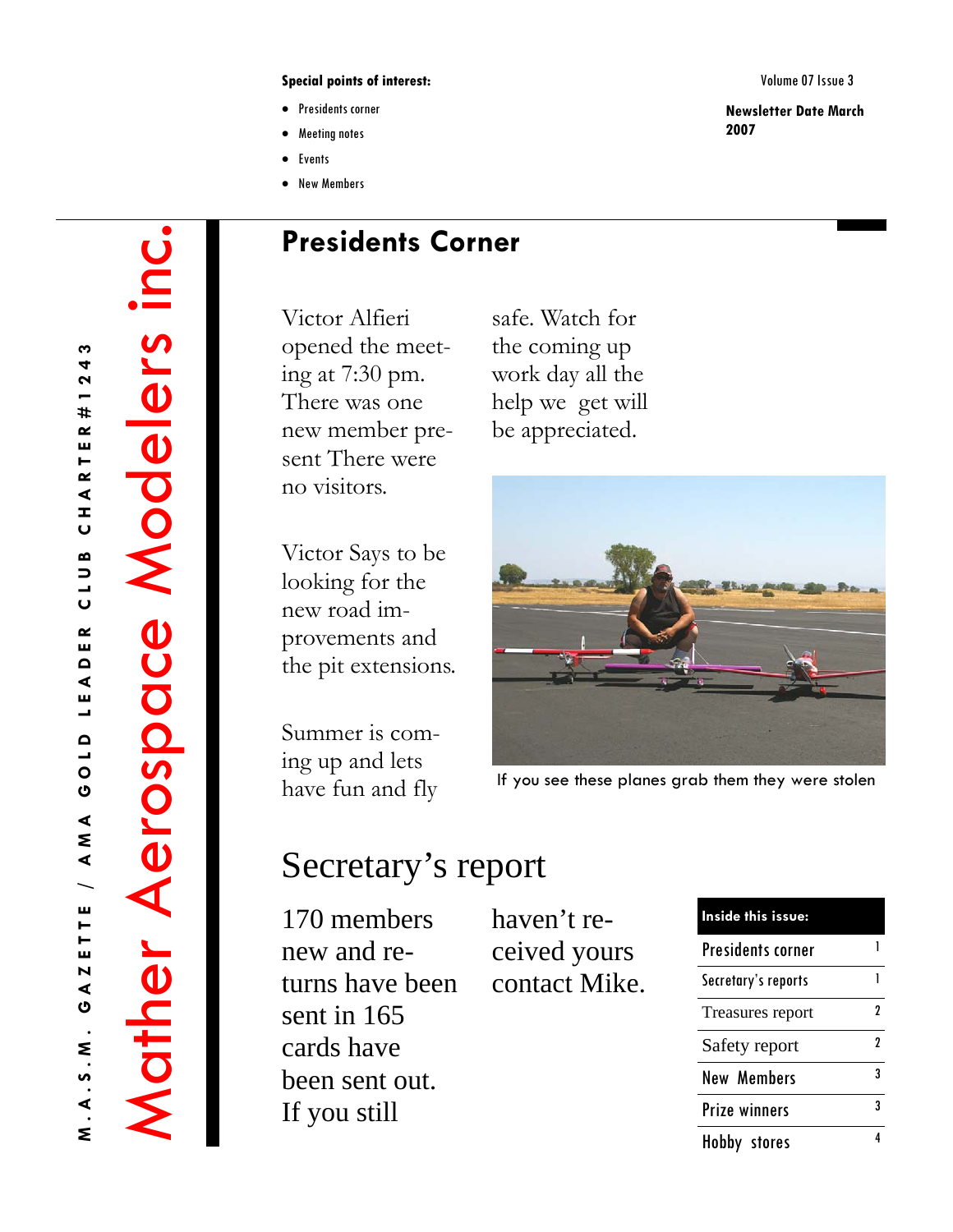#### Treasures report

At the meeting the members were informed of all expenses and earnings and the clubs accounts balances. For all detailed reports contact Hank Pajari



#### Safety report

The issues are all reoccurring ones and are posted and or common sense while starting your planes take them off the tables and point them away

#### Old Business

We are still looking for a new meeting place some of the members want a place with food available so keep your eyes and ears open. A bylaws committee has been put together and is in the process of going through the bylaws and constitution. Bud is asking for all of the

from the pit area. Also for those running four stroke motors a lean motor can cough back and you will loosen propellers this way. Be sure and watch the

members that picked up one of the papers for the open house day fly to please return them with your choices of things you can help with. Bud's also asking for all modelers to promote the sport wherever you are, start within your own neighborhood and then the people

props for your safety and all the other people around.



End result of not starting the plane correctly

you come in contact with. LETS TALK IT UP. If you are still without the combination to the gate you car ask the pres Vic or one of the other board members but make sure you have the magic membership card!!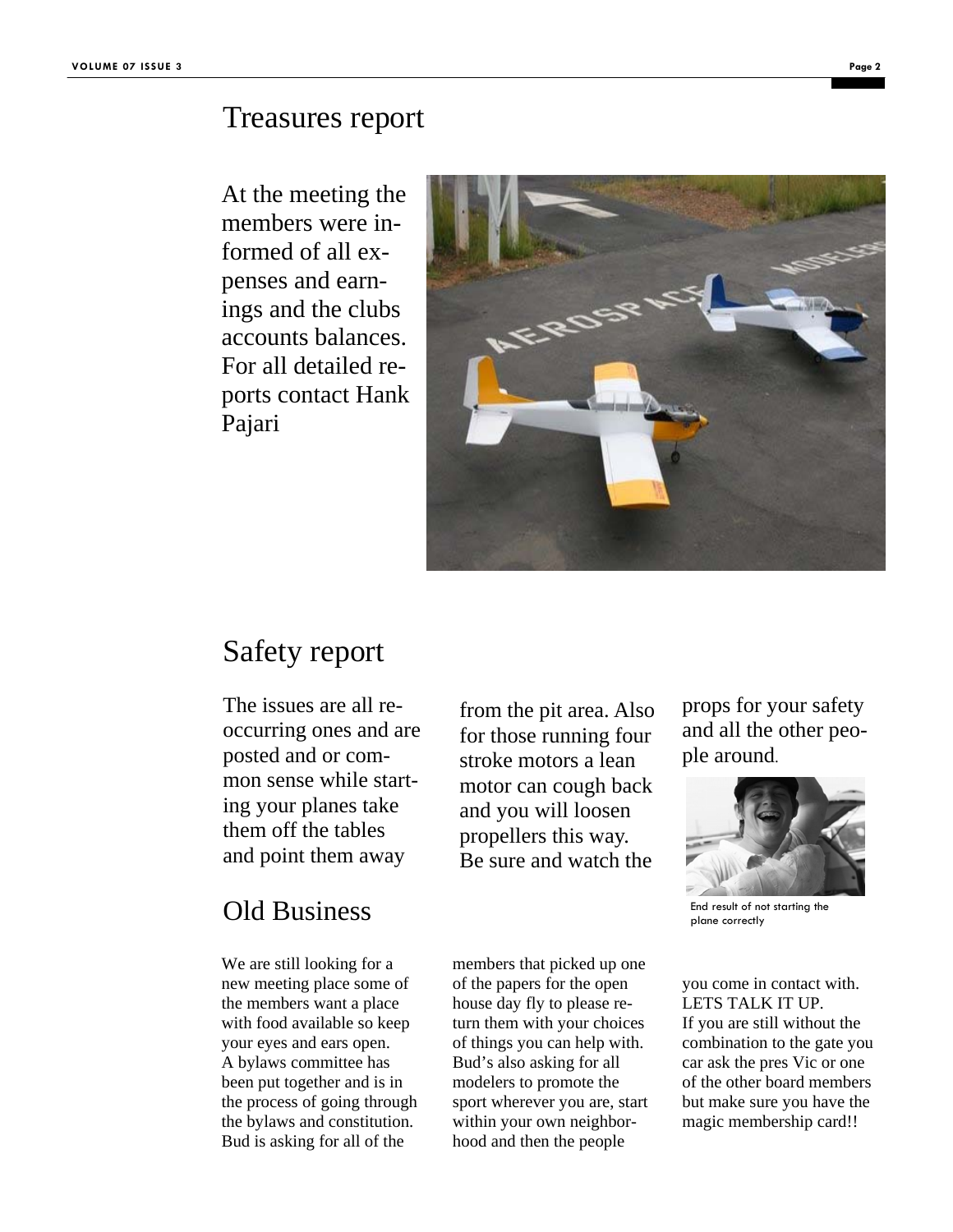## New Members **Bill Cashdollar**

Welcome goes out to all of our new members. And to the old members remember the club grows by hand shakes and offering your name to all the new faces we see at the flying field.



If you see someone you don't know introduce yourself make them feel welcome you were new once too!!

## **Newsletter**

The newsletter will be available at RC Country for those that want one in hand. Also if you need one mailed

please let Mike Know. If you want it emailed to you let Frank have your E-mail address.



Air mail newsletters available

#### Prize winners

Prizes went to Frank he took the T34 ARF John Bradley there went another OS 46ax Michelle the gallon of fuel Gary the Ultra stand Jerry Dodge came up to pocket one of the 15.00

gift certificates Frank was coming again to pick the prop reamer Winning again two meetings in a row Hank gets another 15.00 gift certificate And who comes again the lucky guy of the meeting

Frank picked up the four props also. Remember you can not win without being there!